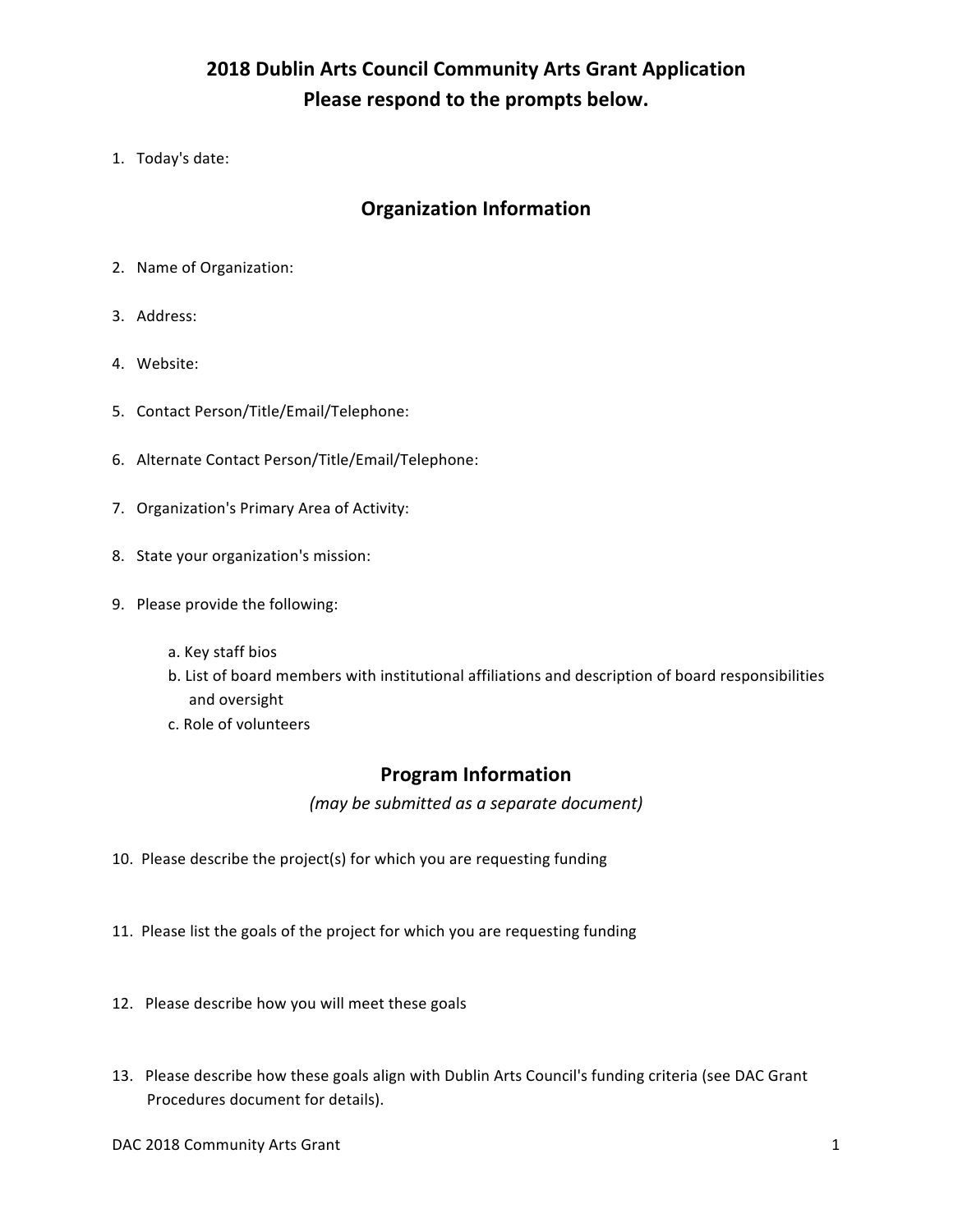14. How do you raise funds for your organization? Please attach examples of campaigns/mailers.

15. How do you publicize/market your organization and its programs? Please attach examples.

16. List recent accomplishments:

17. If a returning grantee, how have last year's funded program(s) informed this year's goals?

## **Financial Information**

#### 18. Amount Requested:

- 19. Dates of Fiscal Year:
- 20. Please provide an Income and Expense statement (as a separate document) comparing the current fiscal year budget with the prior fiscal year actual. Please see example template. For any significant changes (example, greater than 20%) between the current fiscal year and prior fiscal year, please explain circumstances.
- 21. Please provide a Balance Sheet (as a separate document) for the year end date of the most recent completed fiscal year. Please see example template.
- 22. Please provide a listing of In-kind support if applicable. May be submitted as a separate document.

## **Supplemental Information**

*(may be submitted as a separate document)*

- 23. How will you evaluate the effectiveness of your program(s)/project(s)? Please include a sample evaluation tool. Program evaluation is a requirement of the grant.
- 24. How will you report outcomes to community stakeholders?